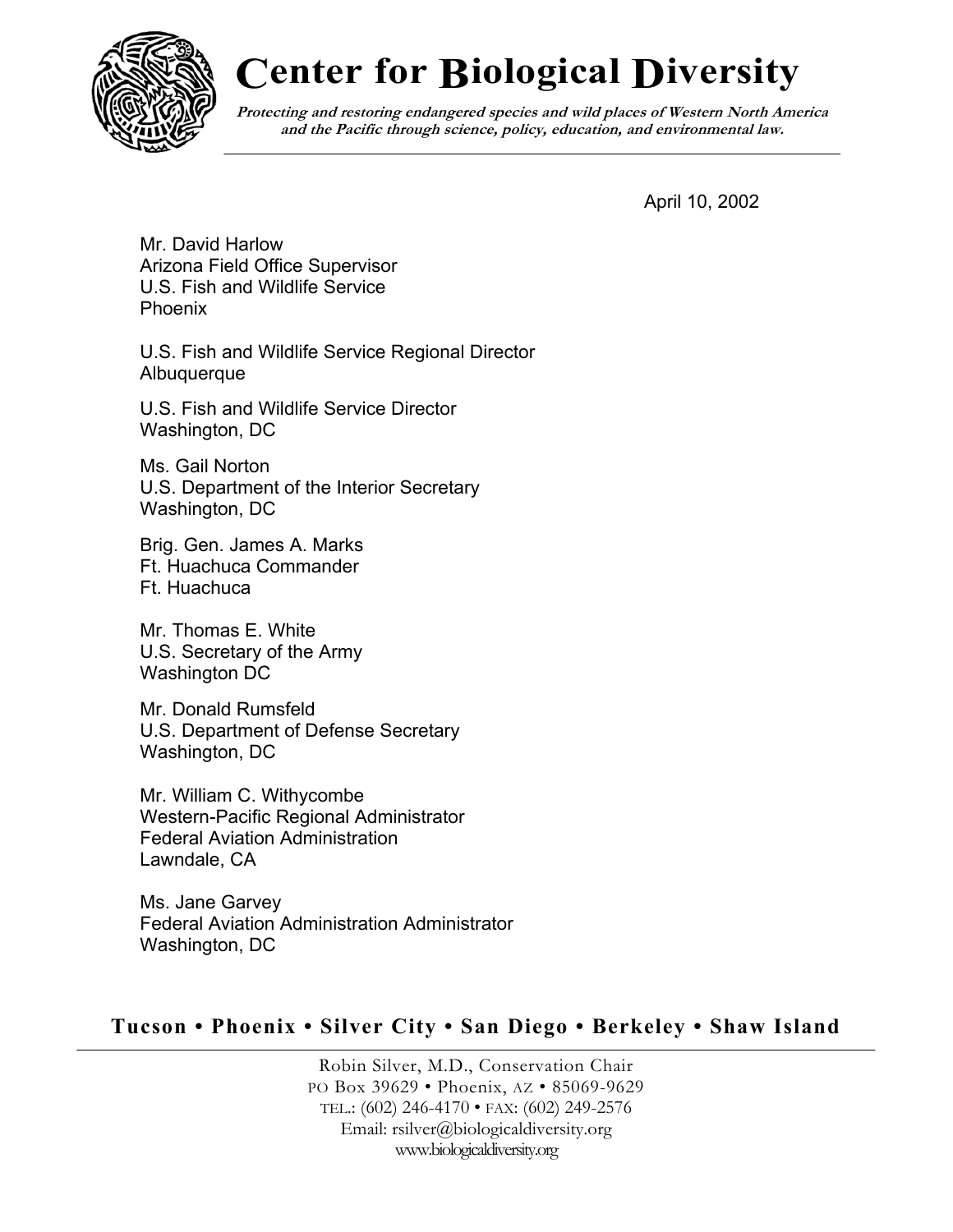Dear Mmes. Norton and Garvey, Messrs. Rumsfeld, Harlow, Withycombe, and White, General Marks, Regional Director, and Director,

- RE: 1. New information necessitating withdrawal of the U.S. Fish and Wildlife "concurrence" that the transfer and development of 203 acres for the Sierra Vista Municipal Airport will not have an adverse effect on federally protected species or their Critical Habitat.
	- 2. Notice of Intent to Sue Ft. Huachuca, the U.S. Federal Aviation Administration, U.S. Department of Defense, and U.S. Fish and Wildlife Service to remedy violations of Sections 2 and 7 of the Endangered Species Act.

On October 10, 2000, Ft. Huachuca requested "concurrence" that the transfer and development of 203 acres for the Sierra Vista Municipal Airport will not have an adverse effect on federally protected species or their Critical Habitat.<sup>[1](#page-6-0)</sup> On December 8, 2000, the U.S. Fish and Wildlife Service (USFWS) accommodated this request with the issuance of a "concurrence."<sup>[2](#page-6-1)</sup>

The December 8, 2000, USFWS response acknowledged the fact that the "concurrence" was based primarily on two assumptions:

> "56 percent of those hired for new positions would be residents of the area," and

"70 percent of induced jobs will be filled by residents of the area."

The USFWS response also acknowledged dependence of the "concurrence" on other controversial assumptions, including non-mandatory mitigation commitments from the City of Sierra Vista and nebulous promises of mitigation by future businesses and the San Pedro Partnership.

The Biological Assessment  $(BA)^3$  $(BA)^3$  for the land transfer admits that:

"…the interrelated and interdependent effects of groundwater pumping associated with the proposed action could affect stream flow in the San Pedro River…" (p.9)

However, based on the same assumptions that most new jobs will be filled by local people and all new water use will be fully mitigated, the BA concludes:

> "…water use associated with the proposed action will be mitigated and therefore the proposed action will have no effect (p.9)…As a result of the combined mitigation measures, net water usage will be zero (p.14)."

Ft. Huachuca's request is dated October 10, 2000. At that time, the unemployment rate in the City of Sierra Vista was 3.2%.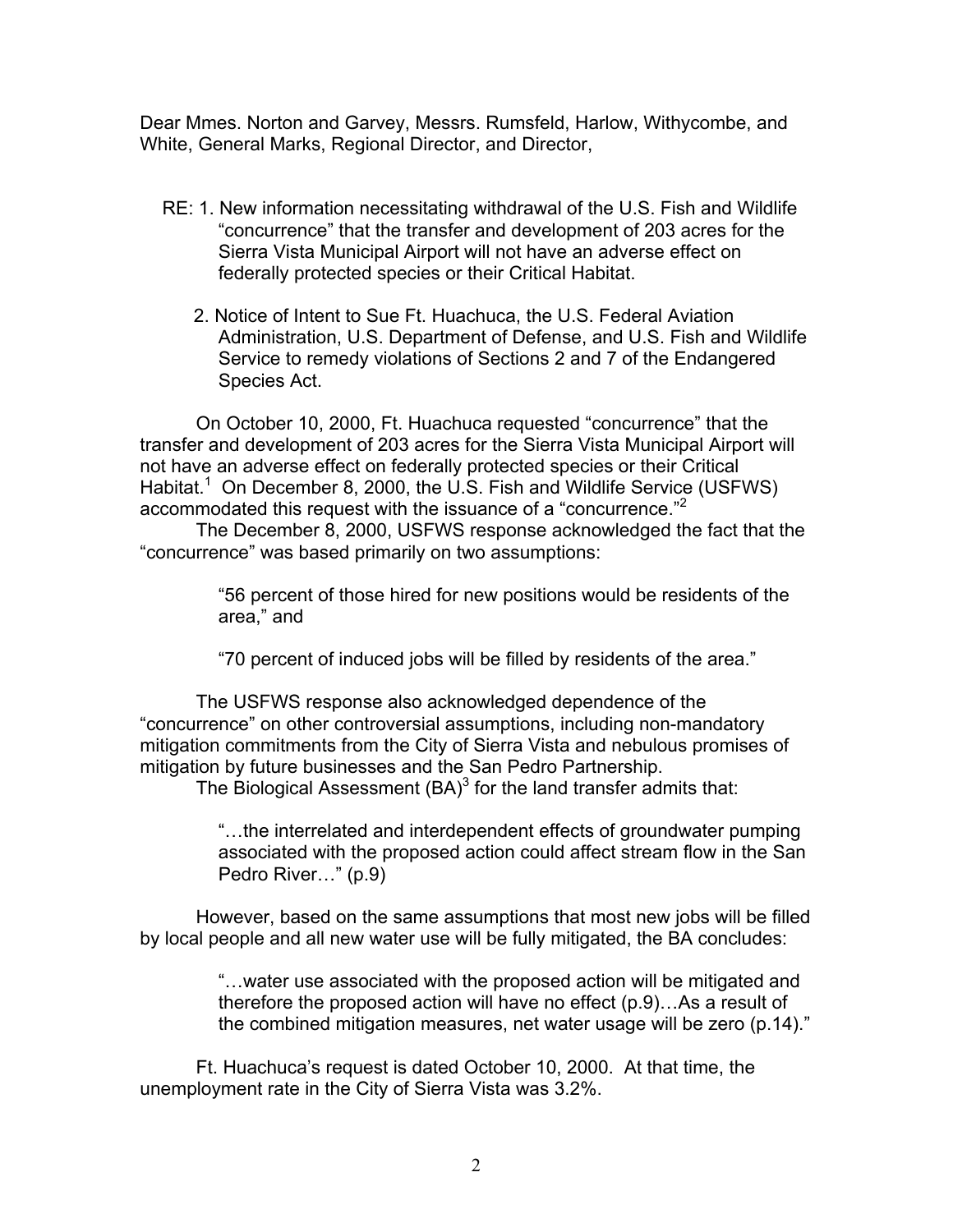The USFWS "concurrence" is dated December 8, 2000. The unemployment rate in Sierra Vista was also 3.2% in September 2000 and November 2000. It was 3.3% in December 2000.<sup>4</sup>

The proponents of the land transfer admit that 757 new direct jobs will result from the action.<sup>[5](#page-6-4)</sup> Such a large new increase in direct jobs will inevitably result in significant new groundwater dependent growth. In fact, using commonly and historically accepted multipliers from Ft. Huachuca and the U.S. Army Corps of Engineers Construction Engineering Research Laboratory<sup>[6](#page-6-5)</sup>, and the U.S. Census Bureau<sup>[7](#page-6-6)[8](#page-6-6)</sup>, such direct support of 757 people translates into direct and indirect support of at least 3,115<sup>[9](#page-6-7)</sup>, and up to 3,281<sup>10</sup> people. This action also represents new support for deficit groundwater pumping of at least  $551^{11}$ , and up to  $581^{12}$  acre-feet per year.

The assumption that 56% of the people for the direct new jobs and 70% of induced jobs will come from a city with such low unemployment rates is ludicrous. On November 21, 2001, we addressed USFWS' failure to reinitiate consultation regarding "the effects of Ft. Huachuca's recently expanding activities."<sup>13</sup> In that correspondence, we addressed the reasons that the "hired locally" scheme fails to provide adequate mitigation for the new support of new local jobs when the rate of unemployment is low.<sup>14</sup> Our November 21, 2001, correspondence lists several pertinent facts pertaining to a low unemployment situation:

- Most of the unemployed are not employable.
- Companies compete for the same workers.
- Workers moving from one company to another must be replaced.
- Replacement workers or new workers entering the job market from the pool of previous non-workers and/or retirees responding to inflationary wages still contribute to local growth. They do so with expenditure of their newly increased income and increased demand for ancillary support services.
- Sierra Vista companies are already actively recruiting outside of the area secondary to an inability to find enough workers locally.

In addition, since the USFWS December 8, 2000, "concurrence," Arizona Department of Economic Security figures show that the unemployment rate in Sierra Vista continues to remain low. The unemployment rate for all of 2001 in Sierra Vista averaged 3.5%.<sup>15</sup> All citations in our November 21, 2001, correspondence, and the 2001 unemployment figures are now officially part of the USFWS San Pedro River administrative file.

At the time of issuance of the "concurrence," the USFWS was admittedly not aware of the low unemployment rates. Land transfer proponents failed to include this information with their request to USFWS for "concurrence." Had this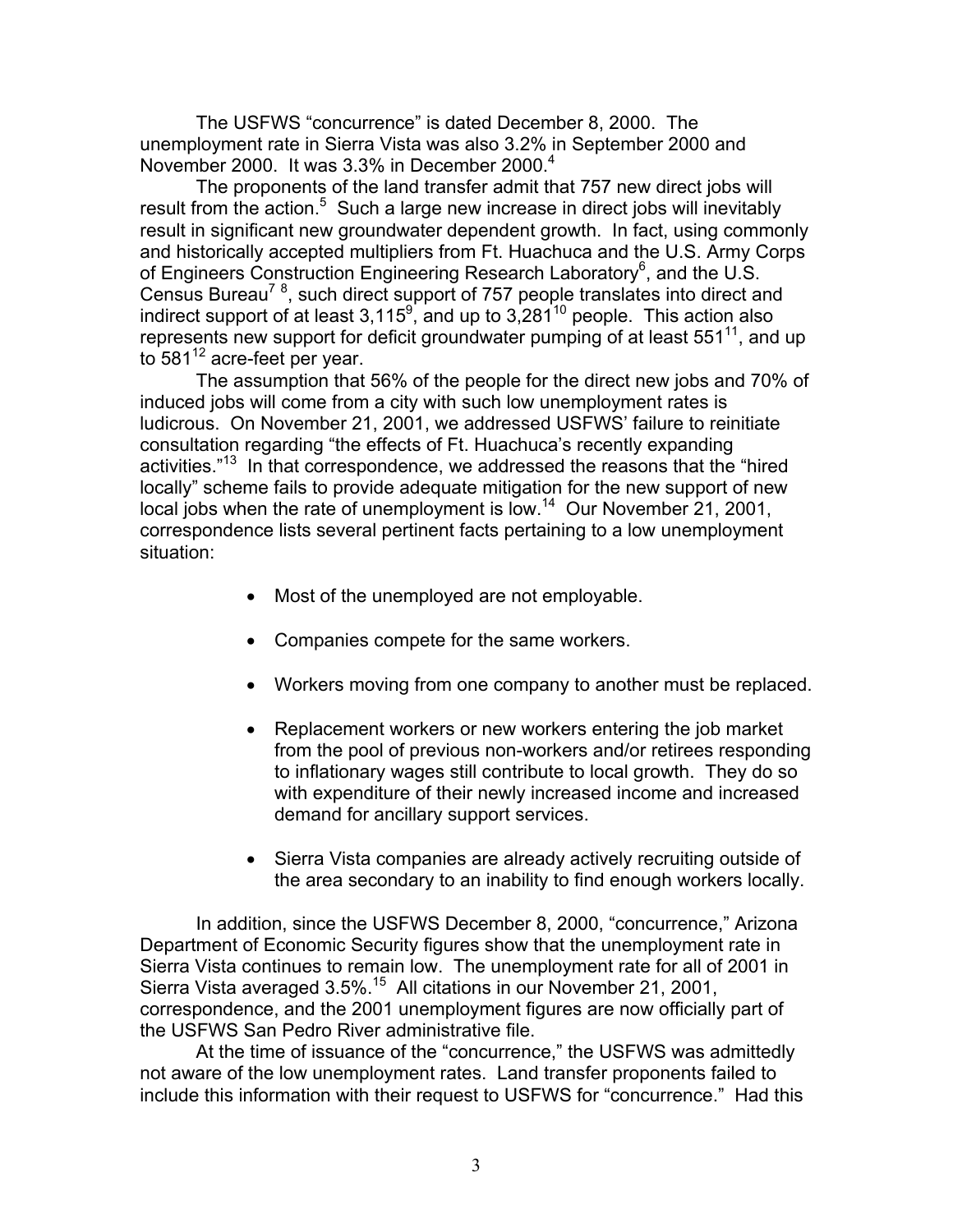information been presented to USFWS, a full, formal consultation would have been undertaken as required by law.

The December 8, 2002, USFWS "concurrence" states:

"…any change in the many projections and assumptions used to determine water use from the proposed project could potentially trigger the need for additional Endangered Species Act compliance."

This correspondence formally advises you of a change in the projections and assumptions used to determine water use from the proposed land transfer. Since this is now new information, the potential trigger for the need for additional Endangered Species Act compliance has now been surpassed. Please retract the inappropriate USFWS "concurrence" for the proposed land transfer immediately. Please initiate and complete a full, formal consultation as required by law.

For the record, the violations regarding the proposed land transfer involve actions adversely affecting Huachuca Water Umbel, Southwestern Willow Flycatcher, Southwestern Willow Flycatcher Critical Habitat, and Huachuca Water Umbel Critical Habitat. Specifically, these violations involve failure to conserve and failure to initiate and complete a full, formal consultation regarding the effects of the land transfer on these species and their Critical Habitat.

Please forward a copy of correspondence reflecting USFWS retraction of the December 8, 2000, "concurrence" and of initiation of formal consultation. In 60 days, if Ft. Huachuca, the Federal Aviation Administration, and USFWS have chosen to allow stand this inappropriate "concurrence" and do not remedy their violations of the Endangered Species Act, the Center will seek judicial relief. If you have further questions, please contact Robin Silver, M.D., Conservation Chair, Center for Biological Diversity, P.O. Box 39629, Phoenix, AZ 85069-9629, by mail; by phone: 602.246.4170, or by Email: rsilver@biologicaldiversity.org.

Sincerely,

 $168.$ 

 Robin Silver, M.D. Conservation Chair

 $\overline{a}$ 

<sup>&</sup>lt;sup>1</sup> Correspondence from Mr. John Ruble, Director of Installation Support for the U.S. Army Intelligence Center and Ft. Huachuca, to Mr. David Harlow, Field Supervisor, Arizona State Ecological Services Office, U.S. Fish and Wildlife Service, requesting "concurrence" regarding no adverse effect on federally protected or their Critical Habitat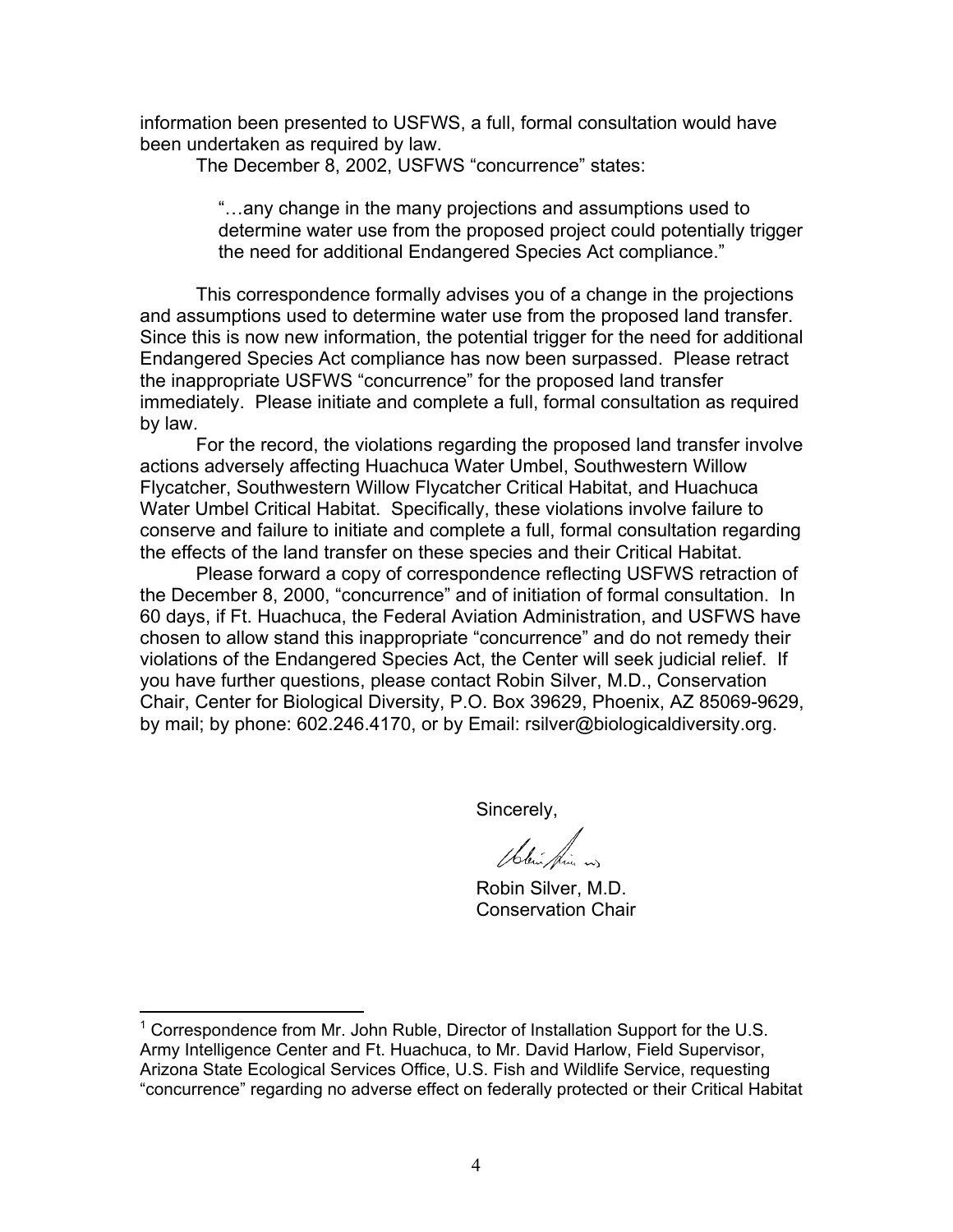$\overline{a}$ for the transfer and development of 203 acres for the Sierra Vista Municipal Airport, October 10, 2000.

<sup>2</sup> Correspondence from Mr. David Harlow, Field Supervisor, Arizona State Ecological Services Office, U.S. Fish and Wildlife Service, to Mr. John Ruble, Director of Installation Support for the U.S. Army Intelligence Center and Ft. Huachuca, issuing "concurrence" regarding no adverse effect on federally protected or their Critical Habitat for the transfer and development of 203 acres for the Sierra Vista Municipal Airport, December 8, 2000.

 $3$  Biological Assessment of the Effects on Federally Endangered and Threatened Species from Expansion of the Sierra Vista Municipal Airport, Ft. Huachuca Military Reservation, Cochise County, Arizona, Prepared for: City of Sierra Vista, Federal Aviation Administration, and U.S. Department of the Army, Prepared by: EcoPlan Associates, Inc., October 5, 2000.

<sup>4</sup> Cochise College Center for Economic Research, Sierra Vista Economic Focus 2001-2002, 2001.

<sup>5</sup> Environmental Analysis for the Transfer and Development of 203 Acres of Property adjacent to Sierra Vista Municipal Airport, Sierra Vista, Arizona, prepared for the City of Sierra Vista, Federal Aviation Administration, and the U.S. Department of the Army, by Coffman Associates, Inc., October 2001, p. 4.26.

<sup>6</sup> US Army Corps of Engineers Construction Engineering Research Laboratory, Economic Impact Forecast System (EIFS) II: User's Manual, Updated Edition, Technical Report N-69 (Revised) May 1984.

<sup>7</sup> Census 2000. "Profiles of General Demographic Characteristics, Arizona," U.S. Department of Commerce, Economics and Statistics Administration, U.S. Census Bureau, 2000,

([http://www2.census.gov/census\\_2000/datasets/demographic\\_profile/Arizona/2kh04.pdf\)](http://www2.census.gov/census_2000/datasets/demographic_profile/Arizona/2kh04.pdf)

<sup>8</sup> Multiplier calculations based on the Economic Impact Forecast System developed by the U.S. Army Corps of Engineers Construction Engineering Research Laboratory (CERL)(Ft. Huachuca 1999), and based on U.S. Census data. (Census 2000) CERL uses the multiplier "2.3" for a household-size multiplier and "1.684" for a local economic multiplier. The U.S. Census Bureau, however, has found the local household-size greater than that from CERL. According to the U.S. Census Bureau (Census 2000), the household-size for Cochise County equals 2.55. In Huachuca City, it equals 2.43, in Sierra Vista 2.48, and in Sierra Vista Southeast 2.65. (Census 2000) In an attempt to be as accurate as possible, we use CERL's local economic multiplier of 1.684 and the most recent U.S. Census household-size multipliers ranging locally from 2.43 to 2.65. Both the CERL and the U.S. Census multipliers do not include family members of support workers, and therefore consequently still underestimated total impacts.

 $9$  3,115 = 757(1.684) + 757(2.43)

 $10$  3,281 = 757(1.684) + 757(2.65)

 $11$  551 = 3,115(365 days per year)(158 gpd)/325,851 gallons per acre-foot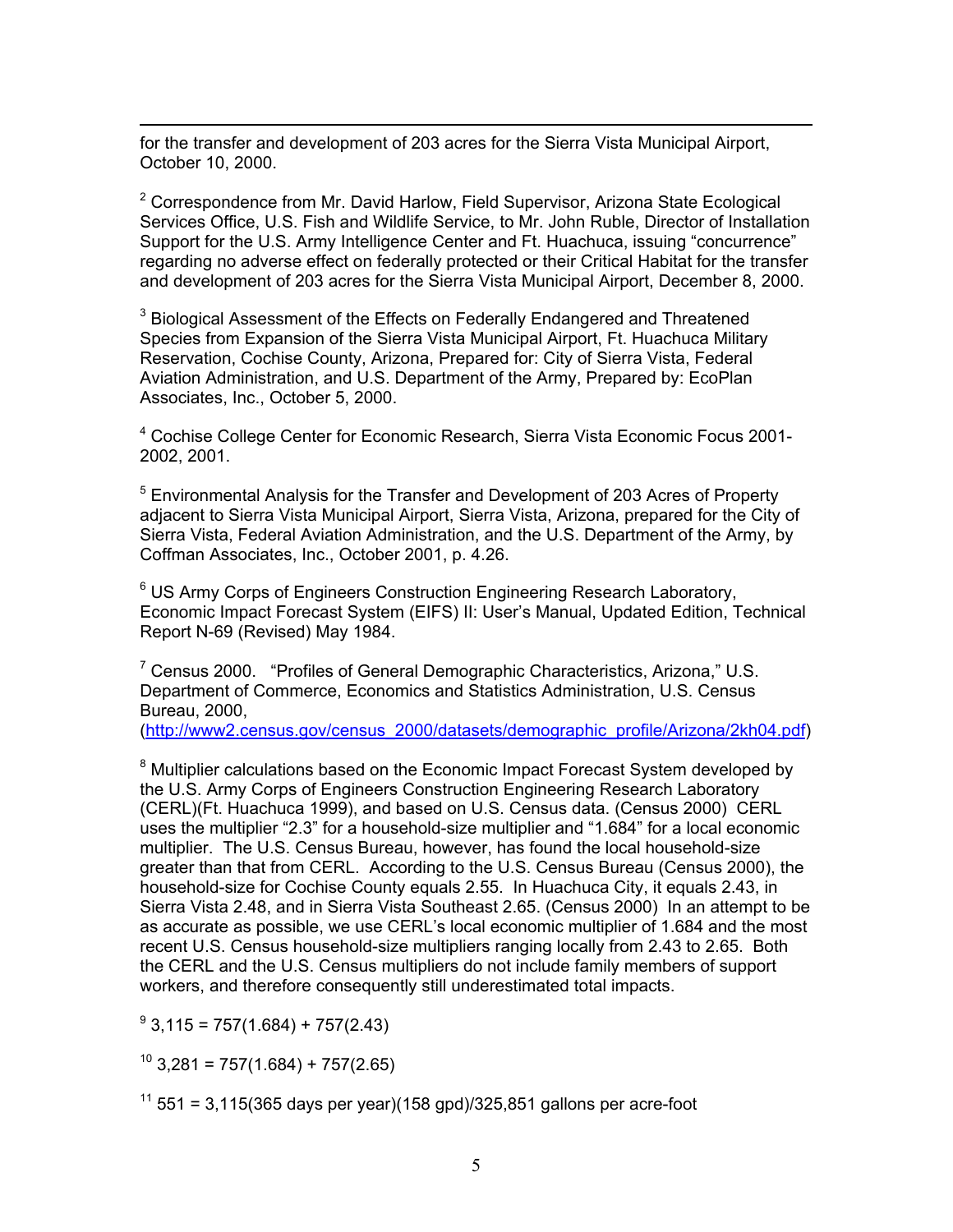$12$  581 = 3,281(365 days per year)(158 gpd)/325,851 gallons per acre-foot

<sup>13</sup> Correspondence, CBD to Mr. David Harlow, Arizona Field Office Supervisor, U.S. Fish and Wildlife Service, Phoenix, regarding "Notice of Intent to Sue, Ft. Huachuca, the U.S. Department of Defense, and the U.S. Fish and Wildlife Service, to remedy violations of Sections 2, 7, and 9 of the Endangered Species Act," November 21, 2001.

 $14$  Ibid:

 $\overline{a}$ 

"…Since the Biological Opinion, Ft. Huachuca has consistently focused on a scheme to camouflage its continuing piecemeal expansionism and to underestimate the effects of providing for newly supported jobs and the accompanying indirectly supported family members and resulting employment. This new scheme is based on the mantra, "hired locally."

This "hired locally" scheme implies that provision of new support does not impede balancing of the deficit water budget. This increasingly prominent scheme also ignores the fact that stabilization of deficit groundwater pumping at year 2000 current levels still results in the River's demise. (CEC 1999) The water budget must be balanced in order to save the River.

The implication that "hired locally" lowers the requirement for mitigation also ignores the fact that the unemployment rate in the City of Sierra Vista has been very low. The unemployment rate in the City of Sierra Vista for 2000 was only 3.42% according to Center for Cochise College's Center for Economic Research. (Cochise College 2001a) Arizona Department of Economic Security's September 2001, Special Unemployment Report, reports the unemployment rate in the City of Sierra Vista as only 3.3%, with a labor force of 14,524 (479 people unemployed). (Arizona Department of Commerce 2001) The unemployment rate for Cochise County for 2000 was 4.4% according to Cochise College's Center for Economic Research (Cochise College 2001a) and only 4.3%, with a labor force of 41,002 (1,763 people unemployed), according to the Arizona Department of Economic Security. (Arizona Department of Commerce 2001)

When the unemployment rate is very low, replacement employees for those moving into newly supported positions must come, in good part, from employees already in other jobs. These vacated jobs in turn require replacement employees. Tight labor markets with low unemployment rates make finding workers difficult. (Federal Reserve 1999)

When unemployment rates are below 4% and 5%, companies compete for the same employees. (Tobin 1972, Greenspan 1998, Roubini 1998) This phenomenon is called the "natural" rate of unemployment, or the "nonaccelerating inflation rate of unemployment". (Tobin 1972, Roubini 1998)

The business reporter for the San Diego's North County Times has recently reviewed the "natural" rate of unemployment:

> "Economists have in the past agreed that the "natural" rate of unemployment for an economy is between 4 percent and 5 percent. The idea is based on the theory that there always will be a certain number of people who are unemployed, either because they are transitioning between jobs or because they are unemployable. Any